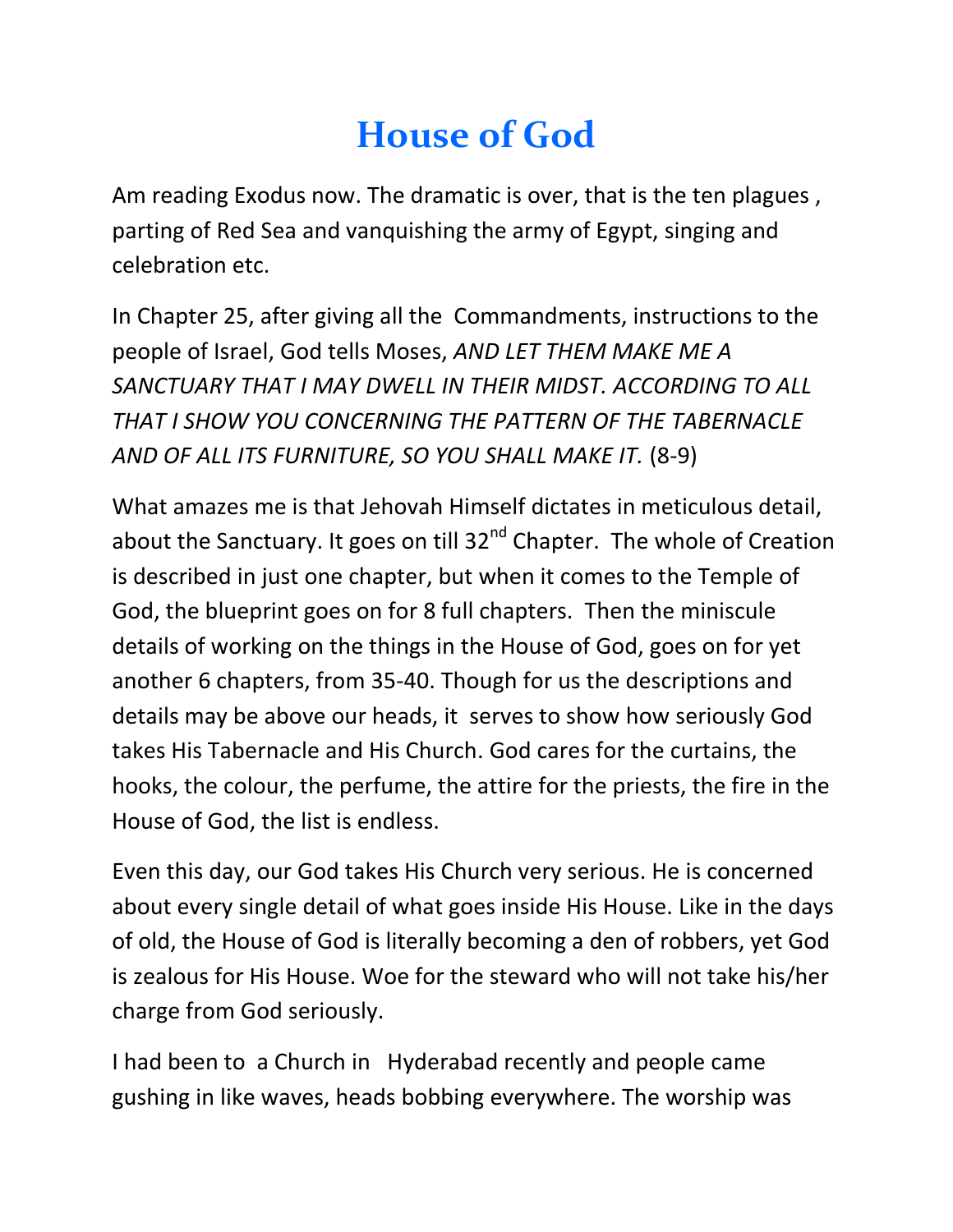professional, it was like hearing a well recorded choreographed CD. The message was for one hour and the whole time, it was only on giving not to God, but to the man of God, that is the spiritual leader of the congregation. And after the one hour message all the members were served with a pink envelope with the picture of the chief pastor and his wife, with a caption, "Bless the man and woman of God." The general offering was already collected and this was the special offering designed to help the believers to get richly blessed, by blessing (giving money ) their spiritual leaders.

I was sick with pain and grief, when I came out of that building, one thousand souls and all they could preach is money, money, money. Not one word of hope, warning or reproach. Thousand souls and there was no Word of God spoken. It was a time for deep soul searching for me also. Why does God allow His name to be profaned? Again the age old question started haunting me, "Has His steadfast love for ever ceased? Are His Promises at an end for all time?" Psalm 77, 8. Doesn't God care what goes on in His Name?

It is God who picks out the dirtiest, nastiest sinner from the pit of dirt and washes us with nothing short of His Son's own precious Blood and give us a name and honour. As soon as we have arrived and reached a position in life and built ample empires, God is shelved back stage. Why does God brook such treatment? Then I started turning the pages of my Bible and found this is an age old problem. This is not new for God. May be that is why God Himself laments,

**Jeremiah 2:9-13 ( NRSV )**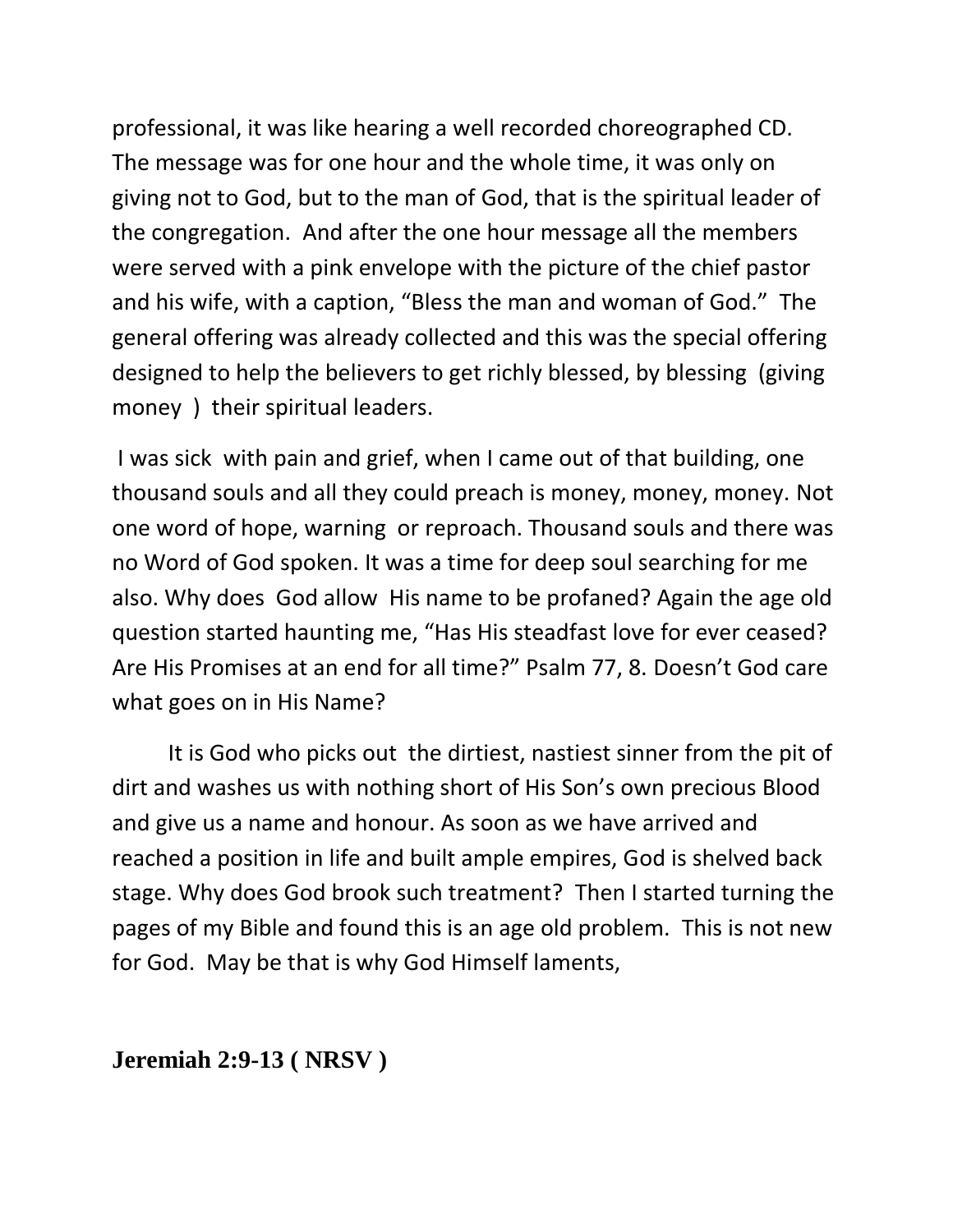- "**Therefore once more I accuse you,says the LORD,and I accuse your children's children.**
- **10 Cross to the coasts of Cyprus and look,send to Kedar and examine with care;**

 **see if there has ever been such a thing.**

- **11 Has a nation changed its gods, even though they are no gods?**
	- **But my people have changed their glory for something that does not profit.**
- **12 Be appalled, O heavens, at this, be shocked, be utterly desolate, says the LORD,**
- **13 for my people have committed two evils: they have forsaken me,**
	- **the fountain of living water,and dug out cisterns for themselves,**

 **cracked cisterns that can hold no water.**

Even this day the Lord's lament is over His Church where the awesome and Holy presence of God is slighted for the least of reasons. It is money, wrong relationships, building own kingdoms, all in the name of God. But more than that , the Lord's heart is broken towards those He has called and anointed so that they would build His kingdom,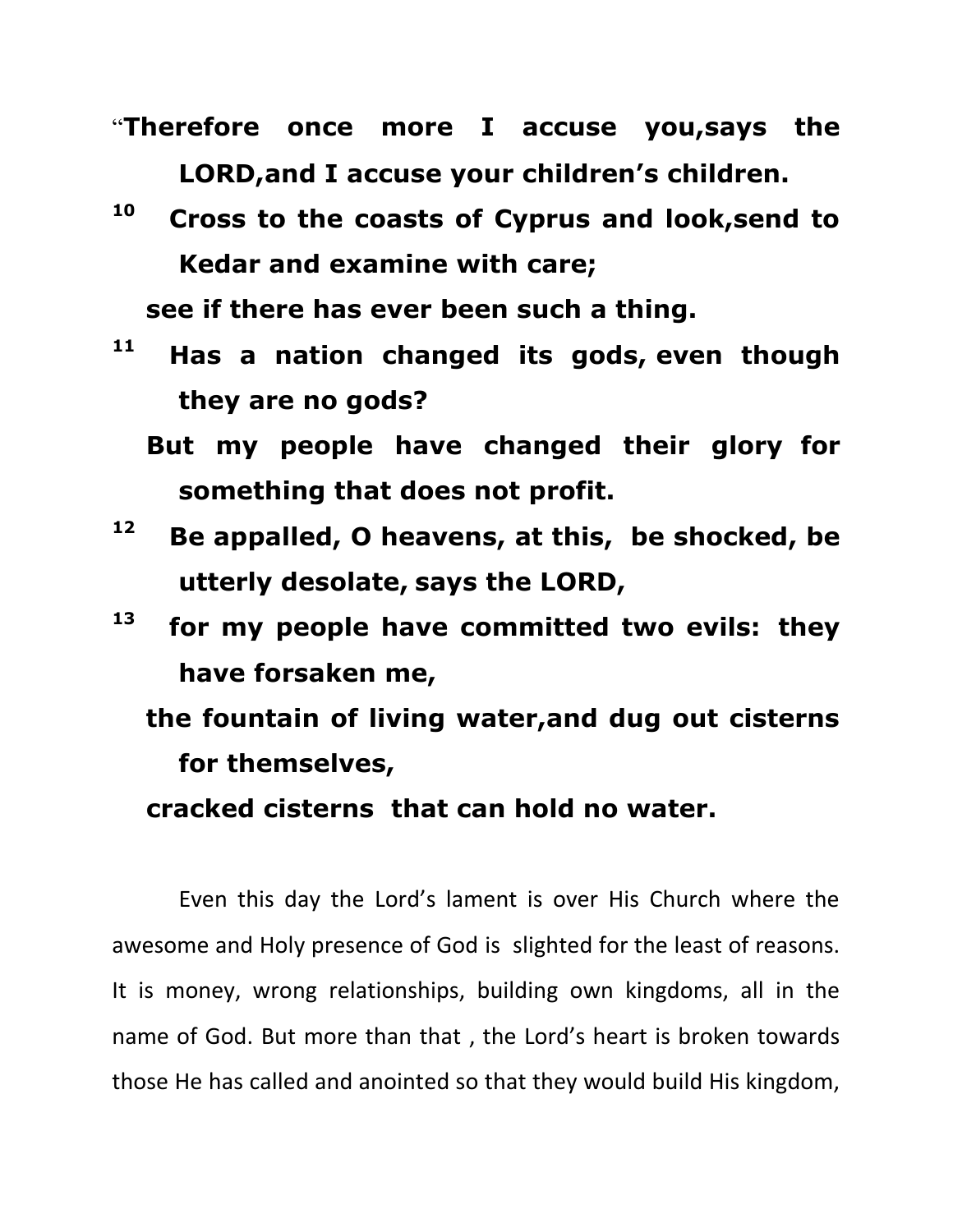but who in fact end up being more concerned about their individual profiles nationwide and worldwide, completely forgetting the very purposes God had called them to.

Intercession in the lives of the called ones, have hit an all time low. The word of unction(anointing) is missing from the pulpit. The Word of God is not preached like a double edged sword. As I was reading Exodus one thing which struck me was the painstaking care with which God clothes His Priests. He commands

Exodus 28:9-12 ( NRSV ) <sup>9</sup> You shall take two onyx stones, and engrave on them the names of the sons of Israel,  $10$ six of their names on the one stone, and the names of the remaining six on the other stone, in the order of their birth.  $11\text{As}$  a gem-cutter engraves signets, so you shall engrave the two stones with the names of the sons of Israel; you shall mount them in settings of gold filigree.  $12$ You shall set the two stones on the shoulder-pieces of the ephod, as stones of remembrance for the sons of Israel; and **AARON SHALL BEAR THEIR NAMES BEFORE THE LORD ON HIS TWO SHOULDERS FOR REMEMBRANCE.**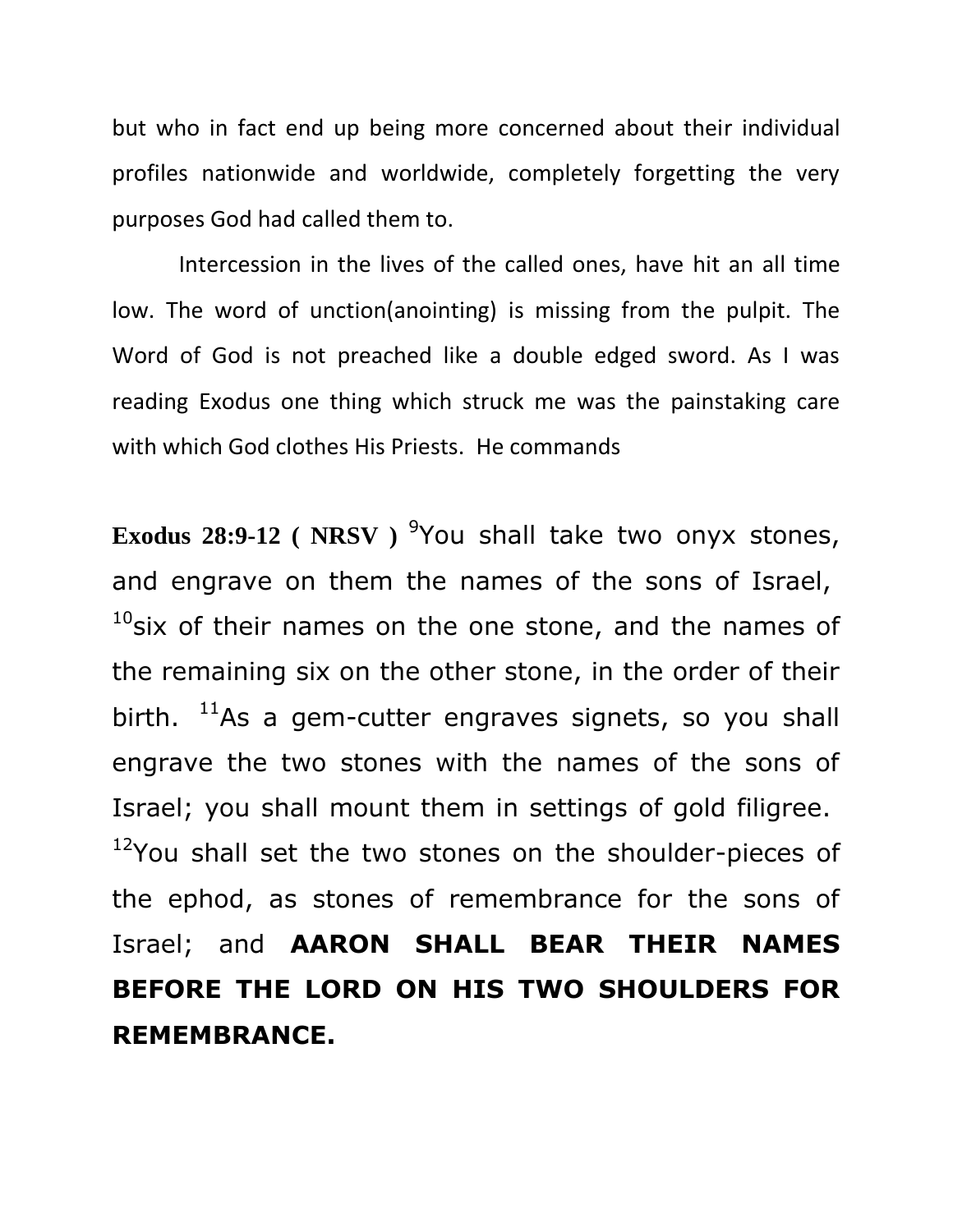Then again a few verses later....

Exodus 28:29-30 (NRSV)<sup>29</sup>So Aaron shall bear the names of the sons of Israel in the breastpiece of judgment on his heart when he goes into the holy place, for a continual remembrance before the LORD.  $30$ In the breastpiece of judgment you shall put the Urim and the Thummim, and they shall be on Aaron's heart when he goes in before the LORD; **THUS AARON SHALL BEAR THE JUDGMENT OF THE ISRAELITES ON HIS HEART BEFORE THE LORD CONTINUALLY.**

This is what God desires of His priests, all of us who are called to go into the presence of God, shouldering the burden of the lost and taking this lost generation on our hearts before the Lord. The most holy office of intercession is becoming a rare thing. God does not need money , He needs broken hearts and knees. The worst tragedy of my life would be if am too busy in ministry or work so that there is no enough time to pray. I include myself. I know the times I've prayed for long hours, now there is only more excuses kind of being busy and so on. Yet God can see through my lame duck excuses and still know I could have stood in the gap.

This is a call for me and you, my friend to renew the covenant of His calling in our lives, to do the very thing God has called us to do. When I came out of that service in Hyderabad I felt so helpless with a rush of